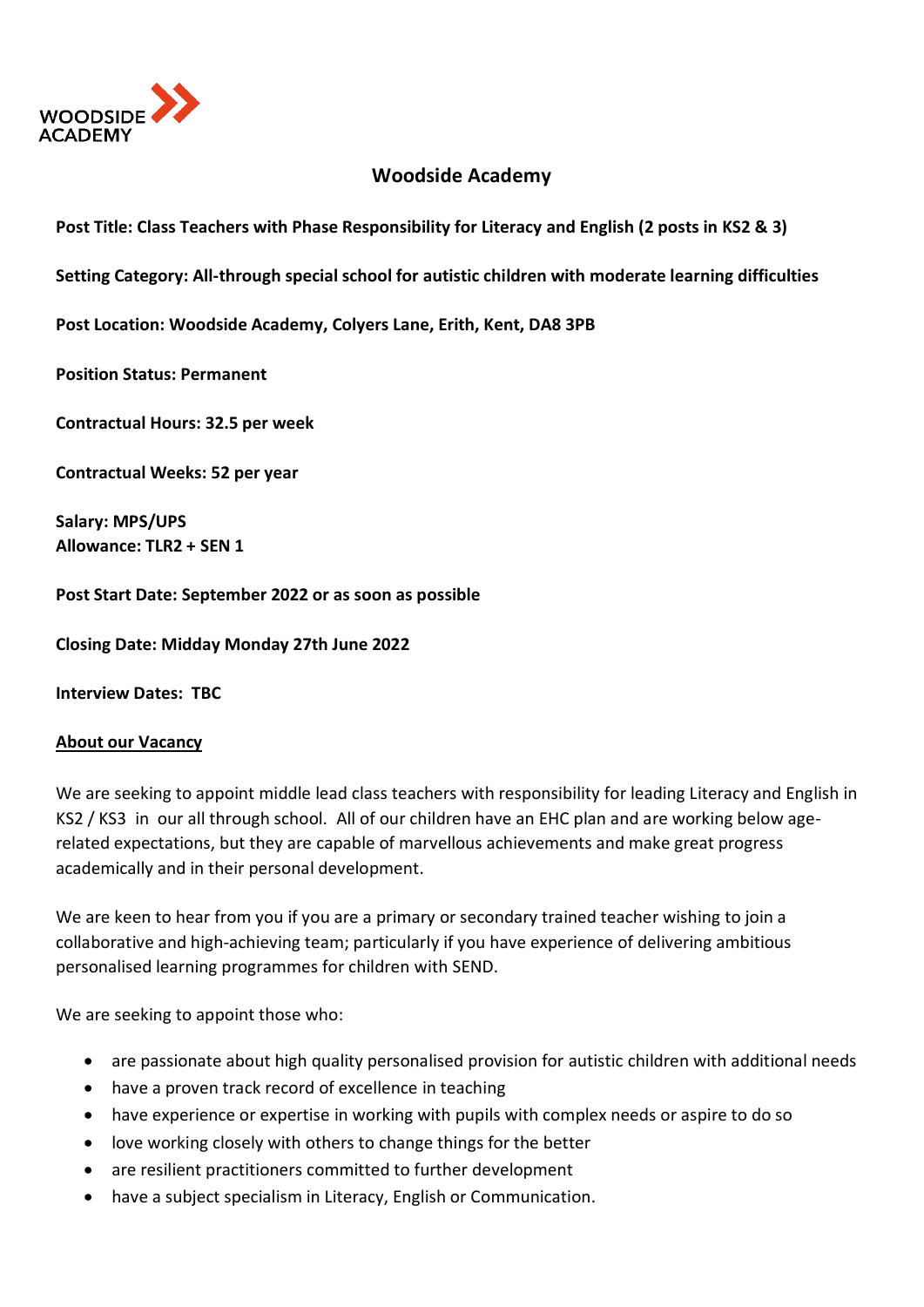We offer:

- Friendly, enthusiastic, delightful pupils and students
- A committed and caring staff team
- A proactive and supportive SLT and governing body
- A comprehensive induction and an ongoing extensive CPD programme
- Opportunities to develop your skills and talents
- Small class sizes with high pupil/staff ratio
- Support for a good work-life balance and to promote your wellbeing in the workplace

## **About Woodside Academy**

Woodside Academy is an all age special school, (EYFS-Post 16 for pupils with a primary diagnosis of autism). The school is a flourishing and vibrant learning community located in the London Borough of Bexley. The school's moto is "All together better" and we are committed to achieving our shared goal of individual and collective excellence for all. Visitors to the school frequently comment on the warmth of the welcome they received, as well as, how much pupils and staff enjoy being at school.

Woodside Academy converted to academy status, joining London South East Academies Trust in April 2019. London South East Academies Trust is a thriving multi-academy trust consisting of specialist schools offering special and alternative provision. We aim to provide outstanding education and training for children and young people in every Trust academy, bringing together specialist provision to deliver a real alternative to mainstream education. We are quickly developing a track record of academic success and with ambitious growth plans of the group, there has never been a better time to join this exciting organisation.

## **Your Application**

Further details about this vacancy, including the Job Description and Person Specification, are available from the Office Manage[r karen.bellett@woodside.lseat.org.uk](mailto:karen.bellett@woodside.lseat.org.uk) or 01322 350123.

To apply for this vacancy please request an application form from the Office Manager and complete section 5 of the form; to indicate how you satisfy the criteria set out in the Person Specification. Applications should be submitted via Office Manager karen.bellett@woodside.lseat.org.uk. Alternatively, paper applications should be sent to Office Manager, Woodside Academy, Colyers Lane, Erith, Kent DA8 3PB. CVs will not be accepted. The closing date for applications is as stated above.

Only applicants shortlisted for interview will be contacted.

References will be requested for applicants shortlisted for interview only and prior to interview.

An Enhanced DBS certificate will be required on provisional offer, including a check of the Children's Barred List. Further vetting checks, in line with the requirements of Keeping Children Safe in Education 2021 will be completed following a provisional offer of appointment.

This post is considered to be a customer-facing position; as such it falls within scope of the Code of Practice on English language requirement for public sector workers. Woodside Academy therefore has a statutory duty under Part 7 of the Immigration Act 2016 to ensure that post holders have a command of spoken English sufficient for the effective performance of the job requirements. The appropriate standards are set out in the person specification. These will be applied during the recruitment/selection and probationary stages.

Woodside Academy is committed to equality and diversity in employment practice and service delivery and expects employees to comply with our values of promoting equality and diversity, treating colleagues and service users with dignity and respect at all times. This commitment must be evidenced in practice. Any behaviour that falls below these standards is unacceptable to the School and potentially constitutes misconduct.